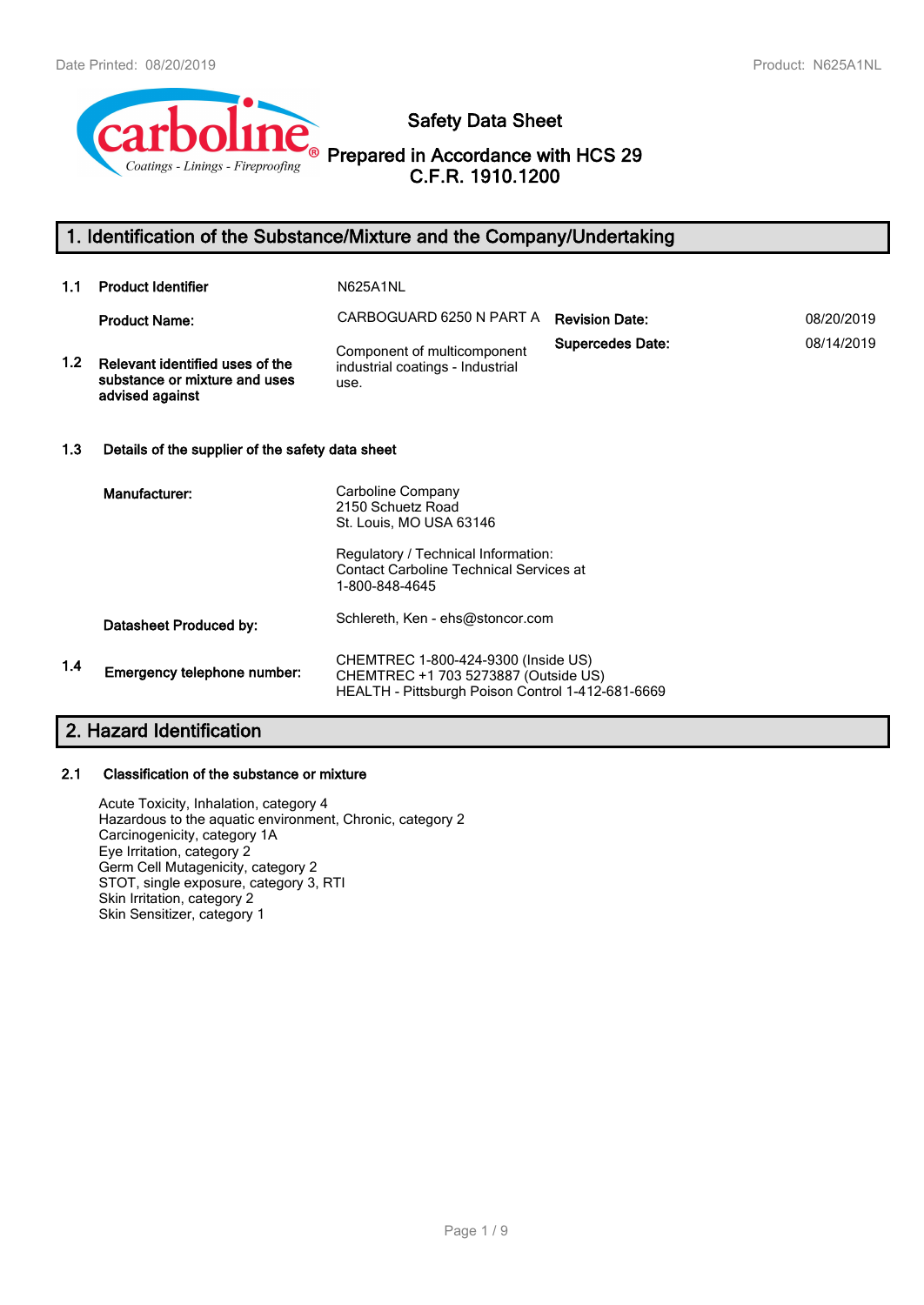# **2.2 Label elements**

# **Symbol(s) of Product**



# **Signal Word**

Danger

# **Named Chemicals on Label**

BUTYL GLYCIDYL ETHER, EPOXY RESIN, MICA, MICROCRYSTALLINE SILICA

### **HAZARD STATEMENTS**

| Skin Irritation, category 2            | H315              | Causes skin irritation.                          |
|----------------------------------------|-------------------|--------------------------------------------------|
| Skin Sensitizer, category 1            | H317              | May cause an allergic skin reaction.             |
| Eye Irritation, category 2             | H <sub>3</sub> 19 | Causes serious eye irritation.                   |
| Acute Toxicity, Inhalation, category 4 | H332              | Harmful if inhaled.                              |
| STOT, single exposure, category 3, RTI | H335              | May cause respiratory irritation.                |
| Germ Cell Mutagenicity, category 2     | H <sub>341</sub>  | Suspected of causing genetic defects.            |
| Carcinogenicity, category 1A           | H350-1A           | May cause cancer.                                |
| Hazardous to the aquatic environment,  | H411              | Toxic to aquatic life with long lasting effects. |
| Chronic, category 2                    |                   |                                                  |

# **PRECAUTION PHRASES**

| P <sub>201</sub>  | Obtain special instructions before use.                                                                                                   |
|-------------------|-------------------------------------------------------------------------------------------------------------------------------------------|
| P <sub>202</sub>  | Do not handle until all safety precautions have been read<br>and understood.                                                              |
| P <sub>261</sub>  | Avoid breathing dust/fume/gas/mist/vapours/spray.                                                                                         |
| P273              | Avoid release to the environment.                                                                                                         |
| P <sub>280</sub>  | Wear protective gloves/protective clothing/eye protection/<br>face protection.                                                            |
| P <sub>2</sub> 84 | Wear respiratory protection.                                                                                                              |
| P302+352          | IF ON SKIN: Wash with plenty of soap and water.                                                                                           |
| P304+340          | IF INHALED: Remove victim to fresh air and keep at rest in a<br>position comfortable for breathing.                                       |
| P305+351+338      | IF IN EYES: Rinse cautiously with water for several minutes.<br>Remove contact lenses, if present and easy to do so.<br>Continue rinsing. |
| P308+313          | IF exposed or concerned: Get medical advice/attention                                                                                     |
| P308+P313         | IF exposed or concerned: Get medical advice/attention                                                                                     |
| P333+313          | If skin irritation or rash occurs: Get medical advice/attention.                                                                          |
| P391              | Collect spillage.                                                                                                                         |
| P405              | Store locked up.                                                                                                                          |

### **2.3 Other hazards**

No Information

# **Results of PBT and vPvB assessment:**

The product does not meet the criteria for PBT/VPvB in accordance with Annex XIII.

# **3. Composition/Information On Ingredients**

# **3.2 Mixtures**

# **Hazardous Ingredients**

| CAS-No.    | <b>Chemical Name</b>    | <u>%</u>    |
|------------|-------------------------|-------------|
| 9003-36-5  | EPOXY RESIN             | $50 - 75$   |
| 12001-26-2 | <b>MICA</b>             | $10 - 25$   |
| 2426-08-6  | BUTYL GLYCIDYL ETHER    | $2.5 - 10$  |
| 13463-67-7 | TITANIUM DIOXIDE        | $2.5 - 10$  |
| 14808-60-7 | MICROCRYSTALLINE SILICA | $0.1 - 1.0$ |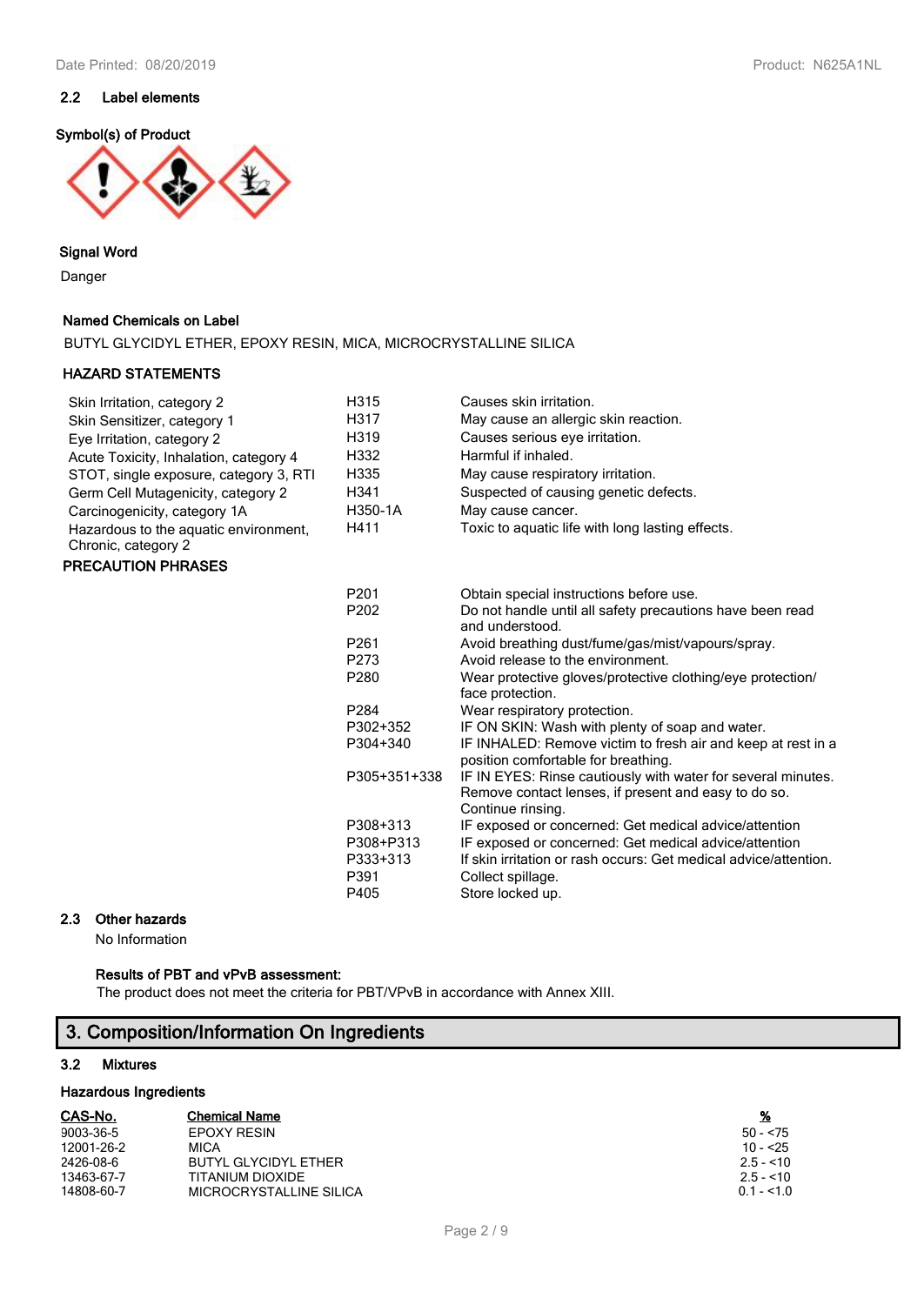| CAS-No.    | <b>GHS Symbols</b> | <b>GHS Hazard Statements</b>     | <b>M-Factors</b> |
|------------|--------------------|----------------------------------|------------------|
| 9003-36-5  | GHS07-GHS09        | H315-317-411                     |                  |
| 12001-26-2 | GHS07              | H319-335                         |                  |
| 2426-08-6  | GHS02-GHS07-GHS08  | H226-302-317-332-335-341-351-412 |                  |
| 13463-67-7 |                    |                                  |                  |
| 14808-60-7 | GHS08              | H350-372                         |                  |

**Additional Information:** The text for GHS Hazard Statements shown above (if any) is given in Section 16.

### **4. First-aid Measures**

#### **4.1 Description of First Aid Measures**

**AFTER INHALATION:** Give oxygen or artificial respiration if needed. Remove person to fresh air. If signs/symptoms continue, get medical attention.

**AFTER SKIN CONTACT:** In case of contact, immediately flush skin with plenty of water for at least 15 minutes while removing contaminated clothing and shoes. If skin irritation persists, call a physician.

**AFTER EYE CONTACT:** Rinse thoroughly with plenty of water for at least 15 minutes and consult a physician.

**AFTER INGESTION:** Do NOT induce vomiting. Never give anything by mouth to an unconscious person. If swallowed, call a poison control centre or doctor immediately.

#### **4.2 Most important symptoms and effects, both acute and delayed**

Irritating to eyes and skin. May be harmful if swallowed.

### **4.3 Indication of any immediate medical attention and special treatment needed**

No information available on clinical testing and medical monitoring. Specific toxicological information on substances, if available, can be found in section 11.

When symptoms persist or in all cases of doubt seek medical advice.

# **5. Fire-fighting Measures**

#### **5.1 Extinguishing Media:**

Carbon Dioxide, Dry Chemical, Foam, Water Fog

**UNUSUAL FIRE AND EXPLOSION HAZARDS:** Beware of vapours accumulating to form explosive concentrations. Vapours can accumulate in low areas. Vapors may spread long distances and ignite.

### **5.2 Special hazards arising from the substance or mixture**

No Information

#### **5.3 Advice for firefighters**

In the event of fire, wear self-contained breathing apparatus. Evacuate personnel to safe areas. Use NIOSH approved respiratory protection. Use water spray to cool unopened containers.

### **6. Accidental Release Measures**

### **6.1 Personal precautions, protective equipment and emergency procedures**

Ensure adequate ventilation. Evacuate personnel to safe areas. Remove all sources of ignition. To avoid ignition of vapours by static electricity discharge, all metal parts of the equipment must be grounded. Wear personal protective equipment. For personal protection see section 8.

### **6.2 Environmental precautions**

Do not allow material to contaminate ground water system. Prevent product from entering drains.

# **6.3 Methods and material for containment and cleaning up**

Prevent further leakage or spillage if safe to do so. Contain spillage, soak up with non-combustible absorbent material, (e.g. sand, earth, diatomaceous earth, vermiculite) and transfer to a container for disposal according to local / national regulations (see section 13).

### **6.4 Reference to other sections**

Please refer to disposal requirements or country specific disposal requirements for this material. See Section 13 for further information.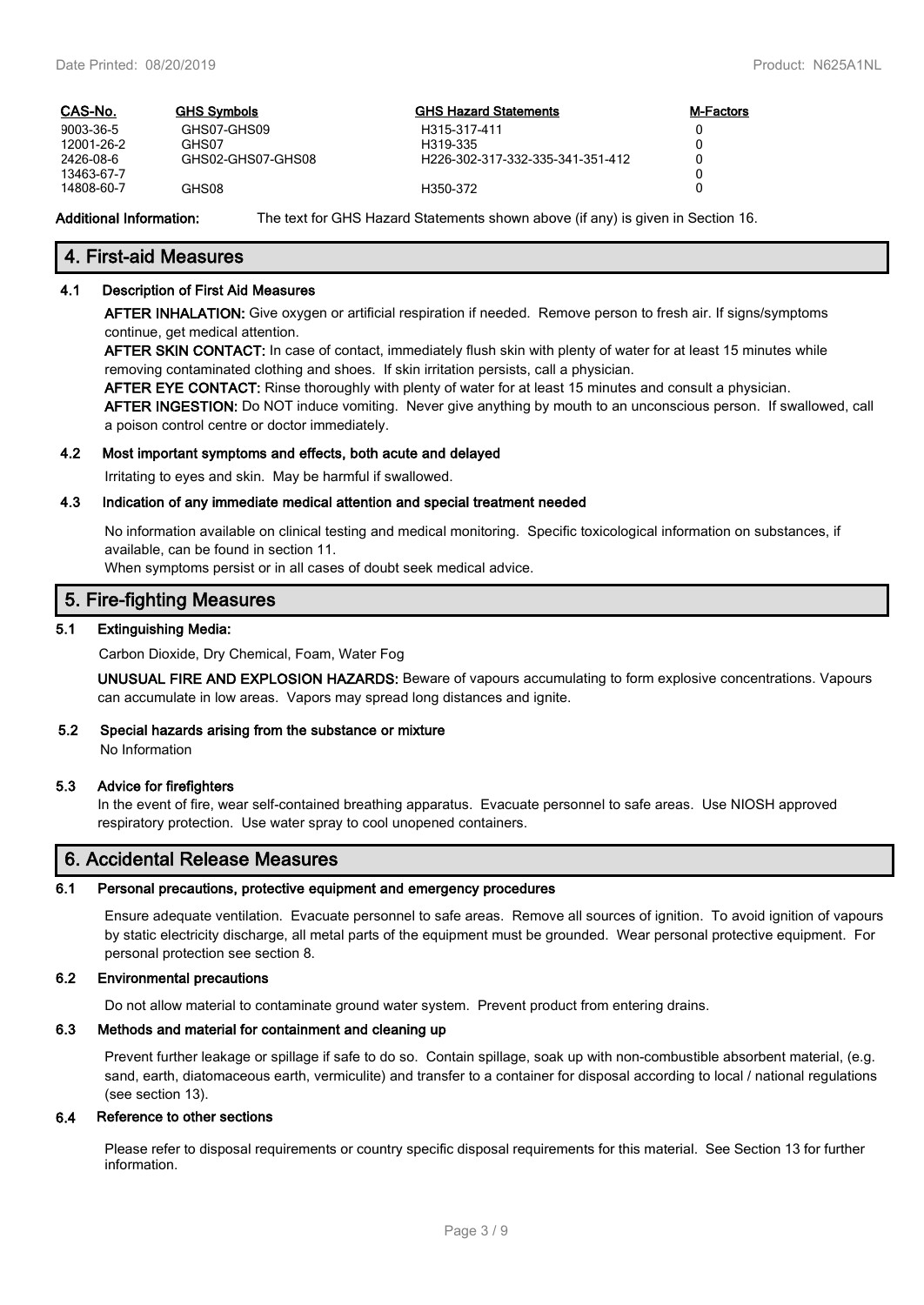# **7. Handling and Storage**

### **7.1 Precautions for safe handling**

**INSTRUCTIONS FOR SAFE HANDLING :** Keep containers dry and tightly closed to avoid moisture absorption and contamination. Prepare the working solution as given on the label(s) and/or the user instructions. Do not breathe vapours or spray mist. Ensure all equipment is electrically grounded before beginning transfer operations. Do not get in eyes, on skin, or on clothing. Use only with adequate ventilation/personal protection. Wash thoroughly after handling. **PROTECTION AND HYGIENE MEASURES :** Handle in accordance with good industrial hygiene and safety practice. Wash

hands before breaks and at the end of workday. When using, do not eat, drink or smoke.

### **7.2 Conditions for safe storage, including any incompatibilities**

#### **CONDITIONS TO AVOID:** Heat, flames and sparks.

**STORAGE CONDITIONS:** Keep container closed when not in use. Store in a dry, well ventilated place away from sources of heat, ignition and direct sunlight.

### **7.3 Specific end use(s)**

No specific advice for end use available.

# **8. Exposure Controls/Personal Protection**

# **8.1 Control parameters**

### **Ingredients with Occupational Exposure Limits**

**(US)**

| <b>Name</b>                 | CAS-No.    | <b>ACGIH TWA</b>           | <b>ACGIH STEL</b> | <b>ACGIH Ceiling</b> |
|-----------------------------|------------|----------------------------|-------------------|----------------------|
| <b>EPOXY RESIN</b>          | 9003-36-5  | N/E                        | N/E               | N/E                  |
| <b>MICA</b>                 | 12001-26-2 | 3 MGM3                     | N/E               | N/E                  |
| <b>BUTYL GLYCIDYL ETHER</b> | 2426-08-6  | 3 PPM                      | N/E               | N/E                  |
| <b>TITANIUM DIOXIDE</b>     | 13463-67-7 | $10$ mg/m $3$              | N/E               | N/E                  |
| MICROCRYSTALLINE SILICA     | 14808-60-7 | 0.025 MGM3                 | N/E               | N/E                  |
| <b>Name</b>                 | CAS-No.    | <b>OSHA PEL</b>            | <b>OSHA STEL</b>  |                      |
| <b>EPOXY RESIN</b>          | 9003-36-5  | N/E                        | N/E               |                      |
| <b>MICA</b>                 | 12001-26-2 | 20. MPPCF                  | N/E               |                      |
| <b>BUTYL GLYCIDYL ETHER</b> | 2426-08-6  | 135 MGM3, 25<br><b>PPM</b> | N/E               |                      |
| <b>TITANIUM DIOXIDE</b>     | 13463-67-7 | <b>15 MGM3</b>             | N/E               |                      |
| MICROCRYSTALLINE SILICA     | 14808-60-7 | 0.05 MGM3                  | N/E               |                      |

**FURTHER INFORMATION:** Refer to the regulatory exposure limits for the workforce enforced in each country.

#### **8.2 Exposure controls**

#### **Personal Protection**

**RESPIRATORY PROTECTION:** In order to avoid inhalation of spray-mist and sanding dust, all spraying and sanding must be done wearing adequate respirator. Use only with ventilation to keep levels below exposure guidelines reported in this document. User should test and monitor exposure levels to ensure all personnel are below guidelines. If not sure, or not able to monitor, use State or federally approved supplied air respirator. For silica containing coatings in a liquid state, and/or if no exposure limits are established above, air-supplied respirators are generally not required.

**EYE PROTECTION:** Ensure that eyewash stations and safety showers are close to the workstation location. Safety glasses with side-shields.

**HAND PROTECTION:** Gloves should be discarded and replaced if there is any indication of degradation or chemical breakthrough. Impervious gloves. Request information on glove permeation properties from the glove supplier. Lightweight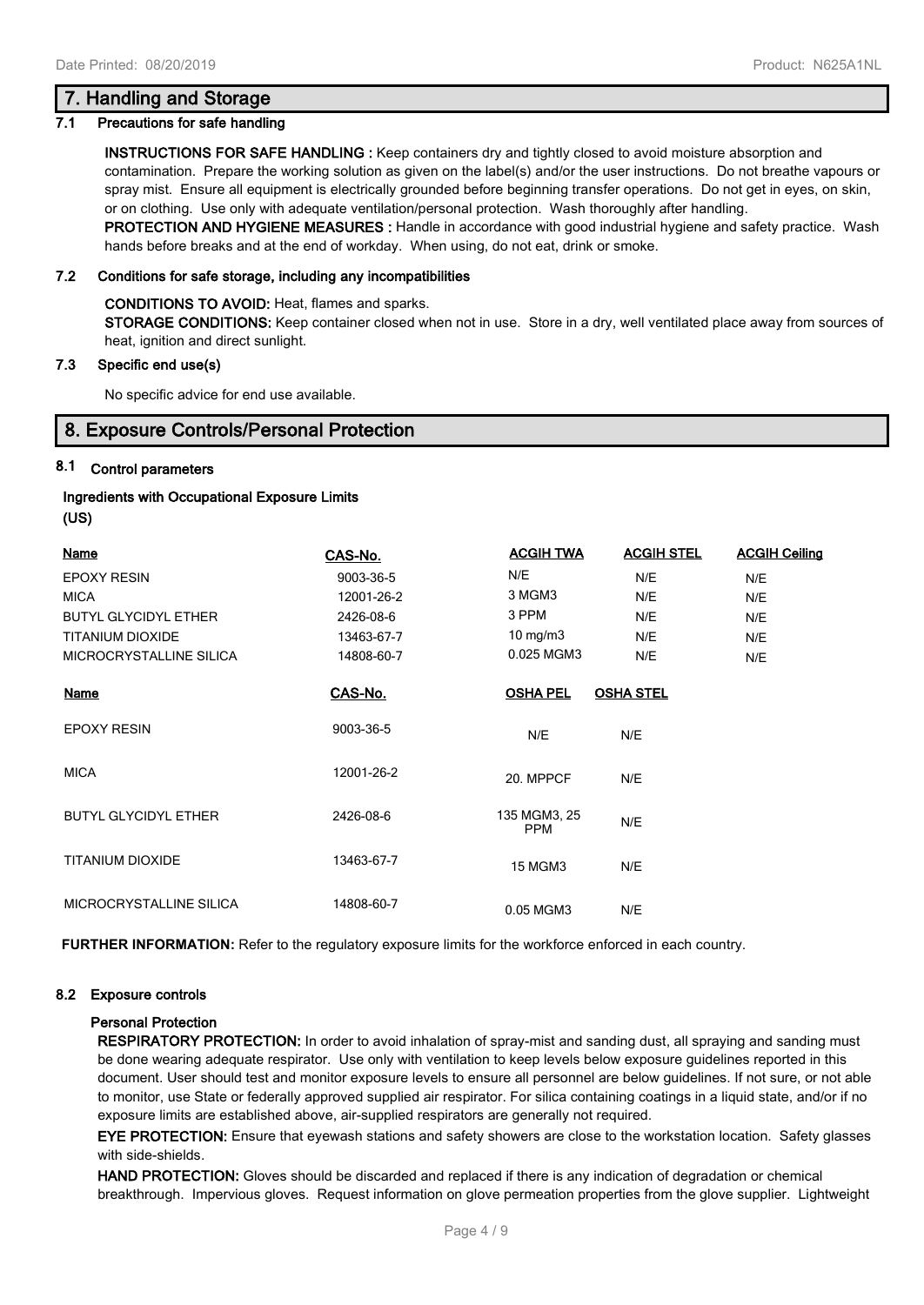#### protective clothing

# **OTHER PROTECTIVE EQUIPMENT:** No Information

**ENGINEERING CONTROLS:** Avoid contact with skin, eyes and clothing. Use only in an area equipped with explosion proof exhaust ventilation. Ensure adequate ventilation, especially in confined areas.

|     | 9. Physical and Chemical Properties                                          |                              |  |  |  |  |
|-----|------------------------------------------------------------------------------|------------------------------|--|--|--|--|
| 9.1 | Information on basic physical and chemical properties<br>Viscous Grey Liquid |                              |  |  |  |  |
|     | Appearance:                                                                  |                              |  |  |  |  |
|     | <b>Physical State</b>                                                        | Liquid                       |  |  |  |  |
|     | Odor                                                                         | Epoxy                        |  |  |  |  |
|     | Odor threshold                                                               | N/D                          |  |  |  |  |
|     | pH                                                                           | N/D                          |  |  |  |  |
|     | Melting point / freezing point (°C)                                          | N/D                          |  |  |  |  |
|     | Boiling point/range                                                          | 149 F (65 C) - 513 F (267 C) |  |  |  |  |
|     | <b>Flash Point</b>                                                           | 485F (251C)                  |  |  |  |  |
|     | <b>Evaporation rate</b>                                                      | <b>Slower Than Ether</b>     |  |  |  |  |
|     | Flammability (solid, gas)                                                    | Not determined               |  |  |  |  |
|     | Upper/lower flammability or explosive<br><b>limits</b>                       | $1.4 - 11.2$                 |  |  |  |  |
|     | Vapour Pressure, mmHg                                                        | N/D                          |  |  |  |  |
|     | Vapour density                                                               | Heavier than Air             |  |  |  |  |
|     | <b>Relative density</b>                                                      | Not determined               |  |  |  |  |
|     | Solubility in / Miscibility with water                                       | N/D                          |  |  |  |  |
|     | Partition coefficient: n-octanol/water                                       | Not determined               |  |  |  |  |
|     | Auto-ignition temperature (°C)                                               | Not determined               |  |  |  |  |
|     | Decomposition temperature (°C)                                               | Not determined               |  |  |  |  |
|     | <b>Viscosity</b>                                                             | Not Determined               |  |  |  |  |
|     | <b>Explosive properties</b>                                                  | Not determined               |  |  |  |  |
|     | <b>Oxidising properties</b>                                                  | Not determined               |  |  |  |  |
| 9.2 | Other information                                                            |                              |  |  |  |  |
|     | VOC Content g/l:                                                             | 12                           |  |  |  |  |
|     | Specific Gravity (g/cm3)                                                     | 1.35                         |  |  |  |  |
|     |                                                                              |                              |  |  |  |  |

# **10. Stability and Reactivity**

### **10.1 Reactivity**

No reactivity hazards known under normal storage and use conditions.

# **10.2 Chemical stability**

Stable under normal conditions.

# **10.3 Possibility of hazardous reactions**

Hazardous polymerisation does not occur.

### **10.4 Conditions to avoid**

Heat, flames and sparks.

# **10.5 Incompatible materials**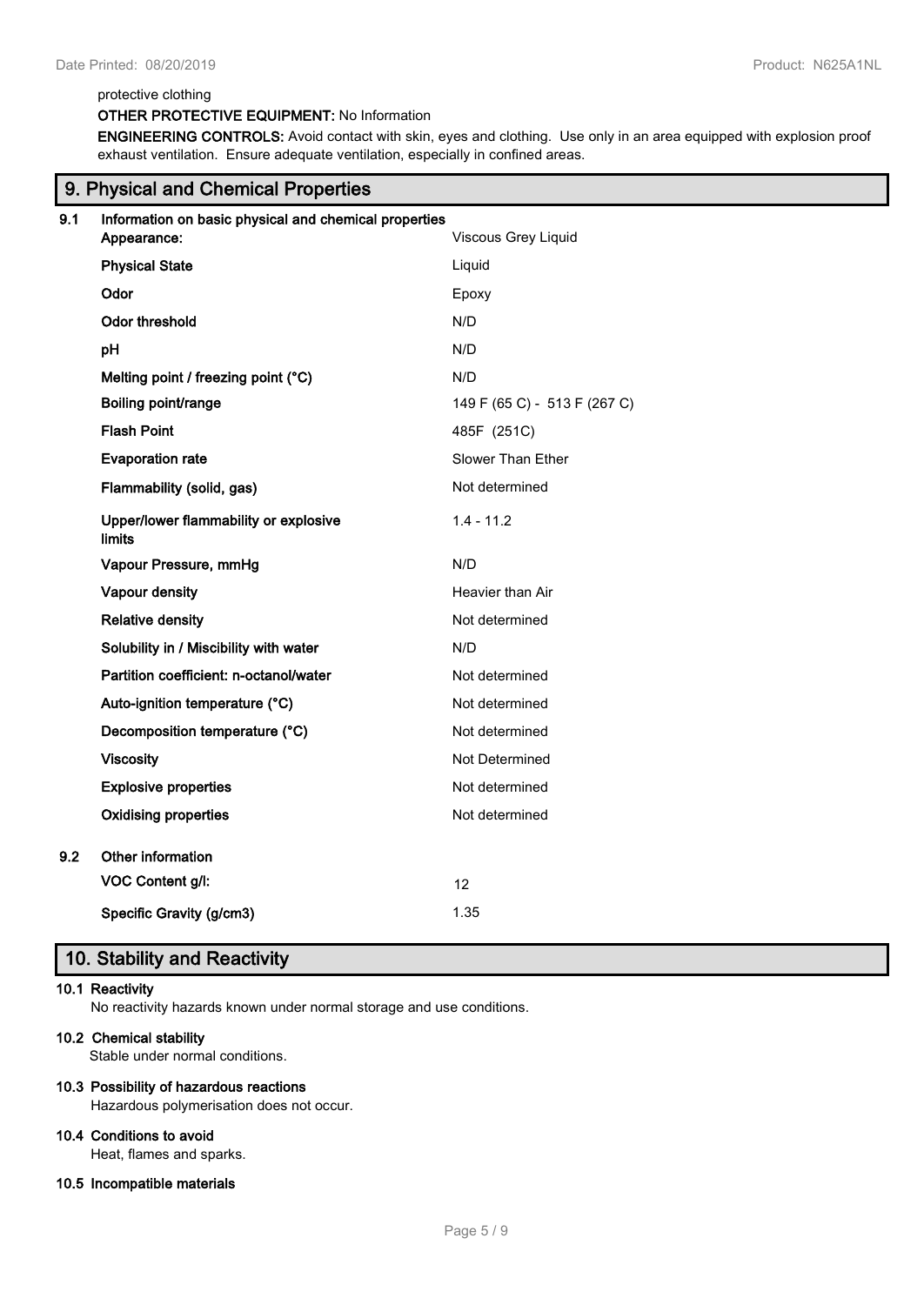Strong oxidizing agents.

### **10.6 Hazardous decomposition products**

Carbon dioxide (CO2), carbon monoxide (CO), oxides of nitrogen (NOx), dense black smoke.

| 11. Toxicological Information |                                      |                                                |  |  |  |
|-------------------------------|--------------------------------------|------------------------------------------------|--|--|--|
| 11.1                          | Information on toxicological effects |                                                |  |  |  |
|                               | <b>Acute Toxicity:</b>               |                                                |  |  |  |
|                               | Oral LD50:                           | N/D                                            |  |  |  |
|                               | <b>Inhalation LC50:</b>              | N/D                                            |  |  |  |
|                               | Irritation:                          | Eye Irritation and Skin Irritation, category 2 |  |  |  |
|                               | Corrosivity:                         | Unknown                                        |  |  |  |
|                               | Sensitization:                       | Skin Sensitizer, category 1                    |  |  |  |
|                               | Repeated dose toxicity:              | Unknown                                        |  |  |  |
|                               | Carcinogenicity:                     | Carcinogenicity, category 1A                   |  |  |  |
|                               | Mutagenicity:                        | Germ Cell Mutagenicity, category 2             |  |  |  |
|                               | Toxicity for reproduction:           | Unknown                                        |  |  |  |
|                               | STOT-single exposure:                | STOT, single exposure, category 3 RTI          |  |  |  |
|                               | STOT-repeated exposure:              | Unknown                                        |  |  |  |
|                               | <b>Aspiration hazard:</b>            | Unknown                                        |  |  |  |

**If no information is available above under Acute Toxicity then the acute effects of this product have not been tested. Data on individual components are tabulated below:**

| CAS-No.    | <b>Chemical Name</b>        | Oral LD50                   | Dermal LD50   | Vapor LC50                     | Gas LC50           | <b>Dust/Mist</b><br><u>LC50</u> |
|------------|-----------------------------|-----------------------------|---------------|--------------------------------|--------------------|---------------------------------|
| 9003-36-5  | <b>EPOXY RESIN</b>          | $>5000$ mg/kg,<br>oral. rat |               | Not Available                  | 0.000              | 0.000                           |
| 12001-26-2 | <b>MICA</b>                 | Not Available               | Not Available | Not Available                  | 0.000              | 0.000                           |
| 2426-08-6  | <b>BUTYL GLYCIDYL ETHER</b> | 1660 mg/kg,<br>oral, rat    |               | 671 ppm/8h,<br>rat, inhalation | 0.000              | 0.000                           |
| 13463-67-7 | TITANIUM DIOXIDE            | 25000 mg/kg,<br>oral (rat)  | Not Available | Not Available                  | No.<br>Information | No<br>Information               |
| 14808-60-7 | MICROCRYSTALLINE SILICA     | 22500 mg/kg                 | Not Available | Not Available                  | 0.000              | 0.000                           |

# **Additional Information:**

This product contains silica which is classified by IARC as a known human carcinogen (Group 1). Crystalline silica is known to cause silicosis. The classification(s) is/are relevant when exposed to these respirable substances in dust or powder form only, including cured product that is subject to sanding, grinding, cutting, or other surface preparation activities.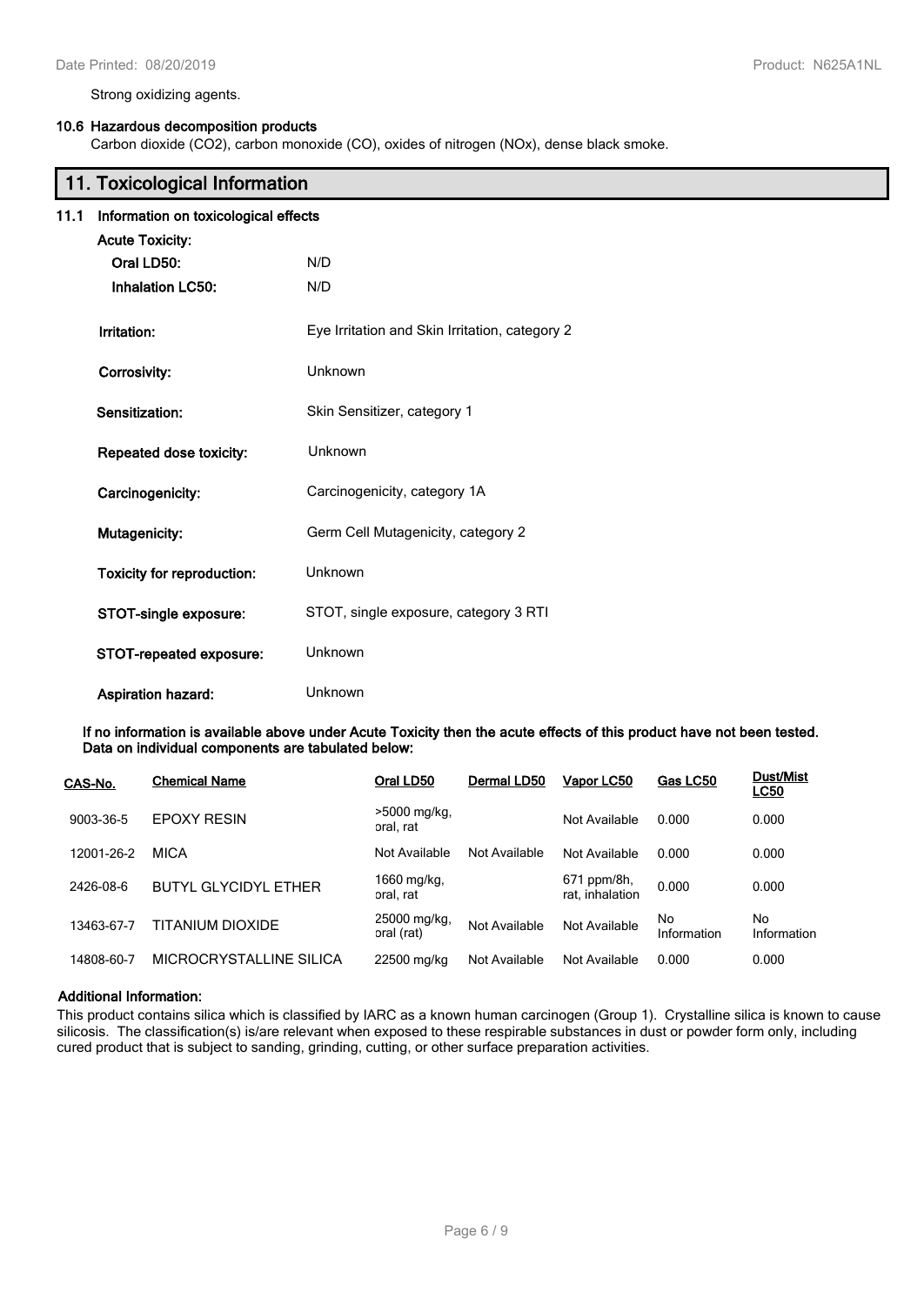# **12. Ecological Information**

| 12.1                                                  | Toxicity:         |                                |                                    |                                                                                    |                           |  |  |
|-------------------------------------------------------|-------------------|--------------------------------|------------------------------------|------------------------------------------------------------------------------------|---------------------------|--|--|
|                                                       |                   | EC50 48hr (Daphnia):           | No information available.          |                                                                                    |                           |  |  |
|                                                       |                   | IC50 72hr (Algae):             | No information available.          |                                                                                    |                           |  |  |
|                                                       |                   | LC50 96hr (fish):              | No information available.          |                                                                                    |                           |  |  |
| 12.2 <sub>2</sub>                                     |                   | Persistence and degradability: | No information available.          |                                                                                    |                           |  |  |
| <b>Bioaccumulative potential:</b><br>12.3             |                   | No information available.      |                                    |                                                                                    |                           |  |  |
| 12.4                                                  | Mobility in soil: |                                | No information available.          |                                                                                    |                           |  |  |
| <b>Results of PBT and vPvB</b><br>12.5<br>assessment: |                   |                                |                                    | The product does not meet the criteria for PBT/VPvB in accordance with Annex XIII. |                           |  |  |
| 12.6                                                  |                   | Other adverse effects:         | No information available.          |                                                                                    |                           |  |  |
| CAS-No.                                               |                   | <b>Chemical Name</b>           | <b>EC50 48hr</b>                   | IC50 72hr                                                                          | <b>LC50 96hr</b>          |  |  |
| 9003-36-5                                             |                   | <b>EPOXY RESIN</b>             | 1.6 mg/l (Daphnia<br>Magna)        | 1.8 mg/l (Green Algae)                                                             | 0.55 mg/l (Rainbow Trout) |  |  |
|                                                       | 12001-26-2        | <b>MICA</b>                    | No information                     | No information                                                                     | No information            |  |  |
| 2426-08-6                                             |                   | <b>BUTYL GLYCIDYL ETHER</b>    | 3.9 mg/l)Aquatic<br>Invertebrates) | No information                                                                     | 100 mg/l (Bluegill)       |  |  |
|                                                       | 13463-67-7        | <b>TITANIUM DIOXIDE</b>        | No information                     | No information                                                                     | No information            |  |  |
|                                                       | 14808-60-7        | MICROCRYSTALLINE SILICA        | No information                     | No information                                                                     | No information            |  |  |

# **13. Disposal Considerations**

**13.1 WASTE TREATMENT METHODS:** Do not burn, or use a cutting torch on, the empty drum. If recycling is not practicable, dispose of in compliance with local regulations. Dispose of in accordance with local regulations. Empty containers should be taken to an approved waste handling site for recycling or disposal.

# **14. Transport Information**

| 14.1 | <b>UN number</b>                                                            | UN3082                                              |
|------|-----------------------------------------------------------------------------|-----------------------------------------------------|
|      | 14.2 UN proper shipping name                                                | Environmentally Hazardous Substance, Liquid, N.O.S. |
|      | <b>Technical name</b>                                                       | (Epoxy Resin)                                       |
|      | 14.3 Transport hazard class(es)                                             | 9                                                   |
|      | Subsidiary shipping hazard                                                  | N/A                                                 |
|      | 14.4 Packing group                                                          | Ш                                                   |
| 14.5 | <b>Environmental hazards</b>                                                | Marine Pollutant: Yes (Epoxy Resin)                 |
|      | 14.6 Special precautions for user                                           | Unknown                                             |
|      | EmS-No.:                                                                    | $F-A, S-F$                                          |
| 14.7 | Transport in bulk according to Annex II<br>of MARPOL 73/78 and the IBC code | Unknown                                             |

# **15. Regulatory Information**

**15.1 Safety, health and environmental regulations/legislation for the substance or mixture:**

# **U.S. Federal Regulations: As follows -**

**CERCLA - Sara Hazard Category**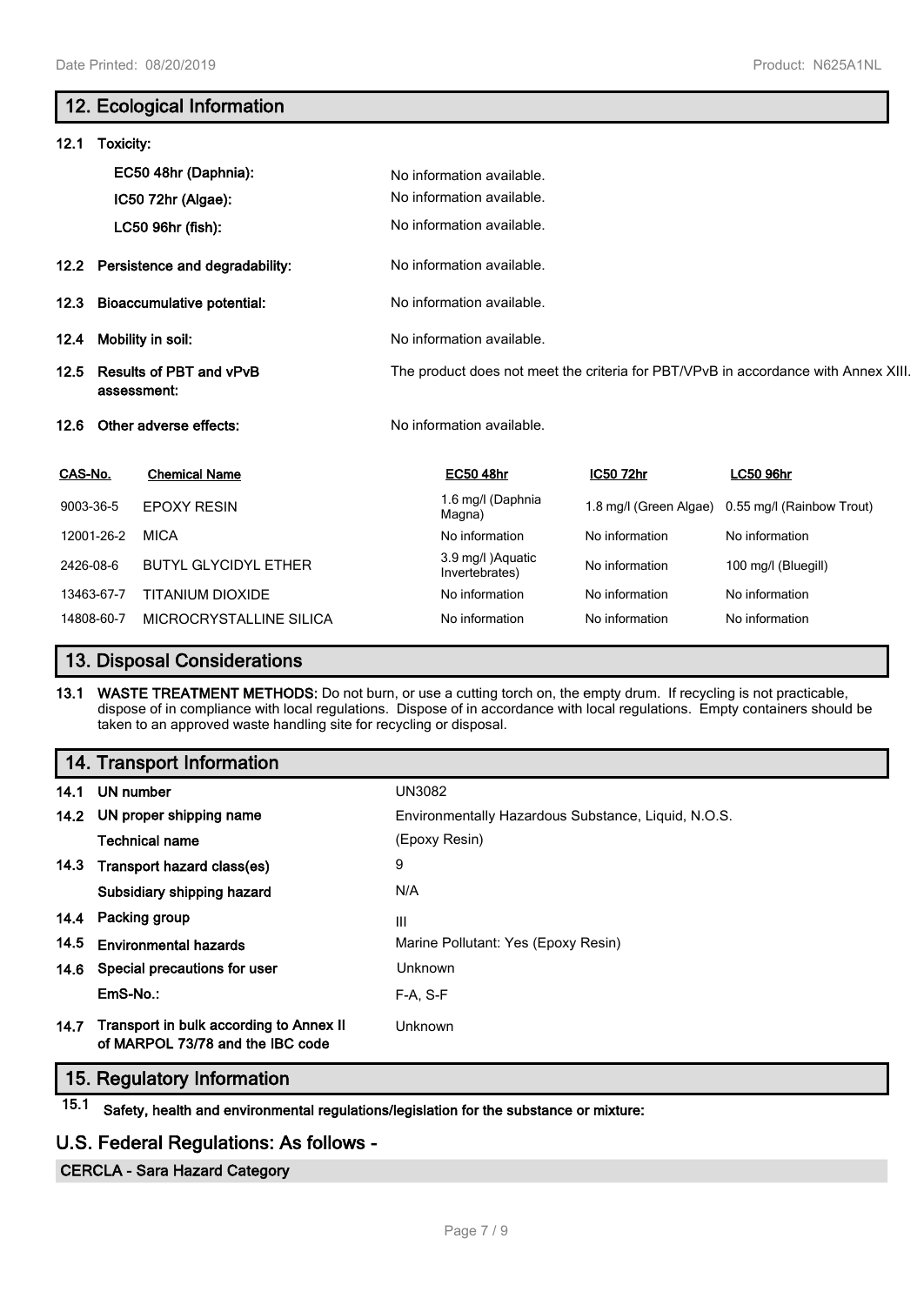This product has been reviewed according to the EPA 'Hazard Categories' promulgated under Sections 311 and 312 of the Superfund Amendment and Reauthorization Act of 1986 (SARA Title III) and is considered, under applicable definitions, to meet the following categories:

Carcinogenicity, Acute Toxicity (any route of exposure), Skin Corrosion or Irritation, Respiratory or Skin Sensitization, Serious eye damage or eye irritation, Specific target organ toxicity (single or repeated exposure), Germ cell mutagenicity

#### **Sara Section 313:**

This product contains the following substances subject to the reporting requirements of Section 313 of Title III of the Superfund Amendment and Reauthorization Act of 1986 and 40 CFR part 372:

#### **Chemical Name CAS-No.**

No Sara 313 components exist in this product.

# **Toxic Substances Control Act:**

All components of this product are either listed on the TSCA Inventory or are exempt.

This product contains the following chemical substances subject to the reporting requirements of TSCA 12(B) if exported from the United States:

No TSCA 12(b) components exist in this product.

# **U.S. State Regulations: As follows -**

# **New Jersey Right-to-Know:**

The following materials are non-hazardous, but are among the top five components in this product.

| <b>Chemical Name</b>       | CAS-No.     |  |
|----------------------------|-------------|--|
| SILICA, CRYSTALLINE FREE   | 112945-52-5 |  |
| Pennsylvania Right-To-Know |             |  |

The following non-hazardous ingredients are present in the product at greater than 3%.

# No PA Right-To-Know components exist in this product.

# **CALIFORNIA PROPOSITION 65**

WARNING: Cancer and Reproductive Harm -- www.P65Warnings.ca.gov

# **International Regulations: As follows -**

# **\* Canadian DSL:**

All chemical ingredients included on inventory (DSL)

# **15.2 Chemical Safety Assessment:**

No Chemical Safety Assessment has been carried out for this substance/mixture by the supplier.

# **16. Other Information**

# **Text for GHS Hazard Statements shown in Section 3 describing each ingredient:**

| H <sub>226</sub>  | Flammable liquid and vapour.          |
|-------------------|---------------------------------------|
| H302              | Harmful if swallowed.                 |
| H315              | Causes skin irritation.               |
| H317              | May cause an allergic skin reaction.  |
| H <sub>3</sub> 19 | Causes serious eye irritation.        |
| H332              | Harmful if inhaled.                   |
| H335              | May cause respiratory irritation.     |
| H341              | Suspected of causing genetic defects. |
| H350              | May cause cancer.                     |
| H351              | Suspected of causing cancer.          |